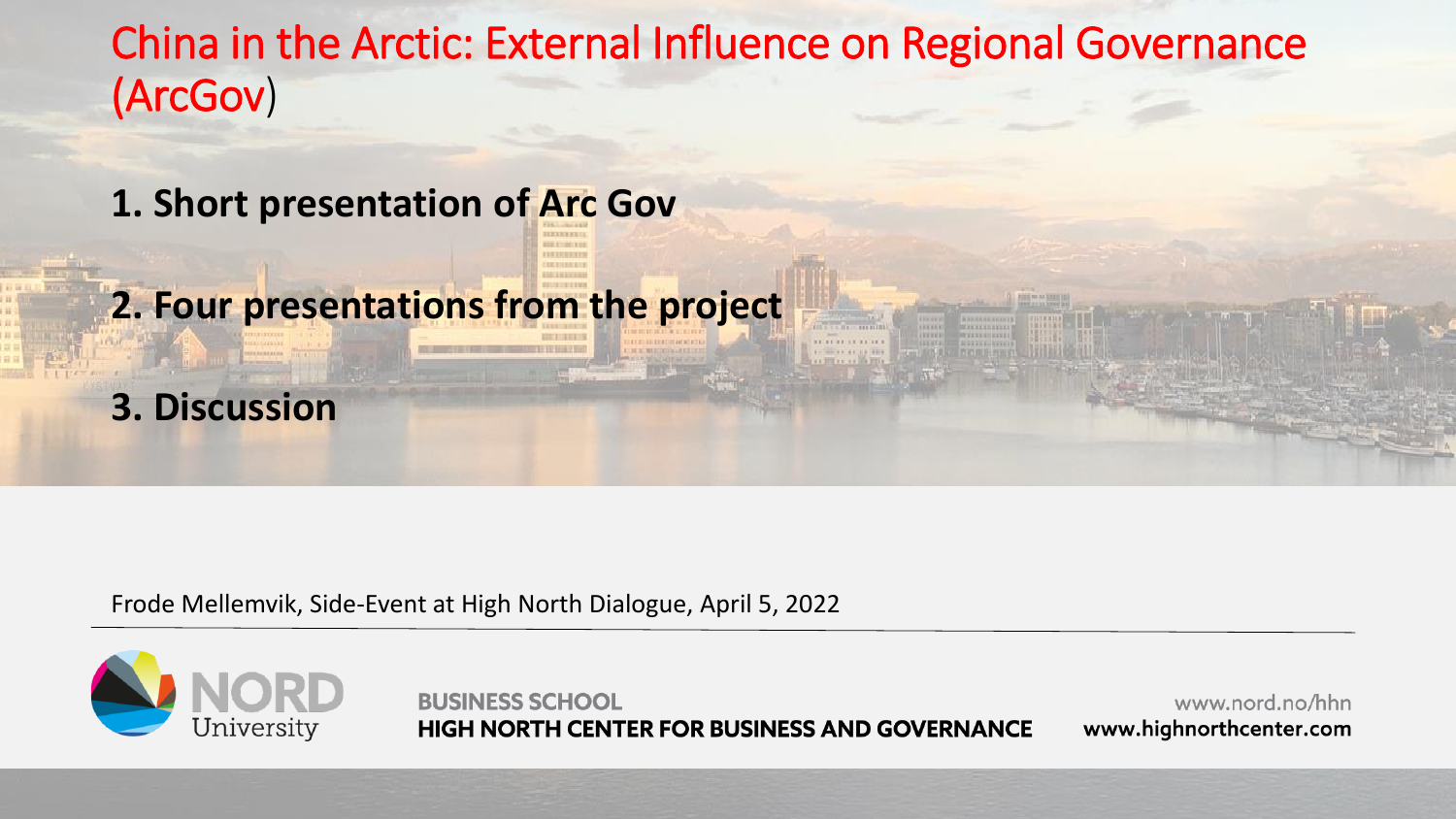# ArcGov – Project background

- Mainly funded by the Norwegian Research Council through the program POLARPROG
- Scientific orientation: 50% management science (Nord) and 50% political science (FNI)
- Project partners: High North Center at Nord University, Fridtjof Nansen Institute, The Arctic Institute, East China Normal University, Shanghai Institutes for International Studies, and Hokkaido University Arctic Research Center

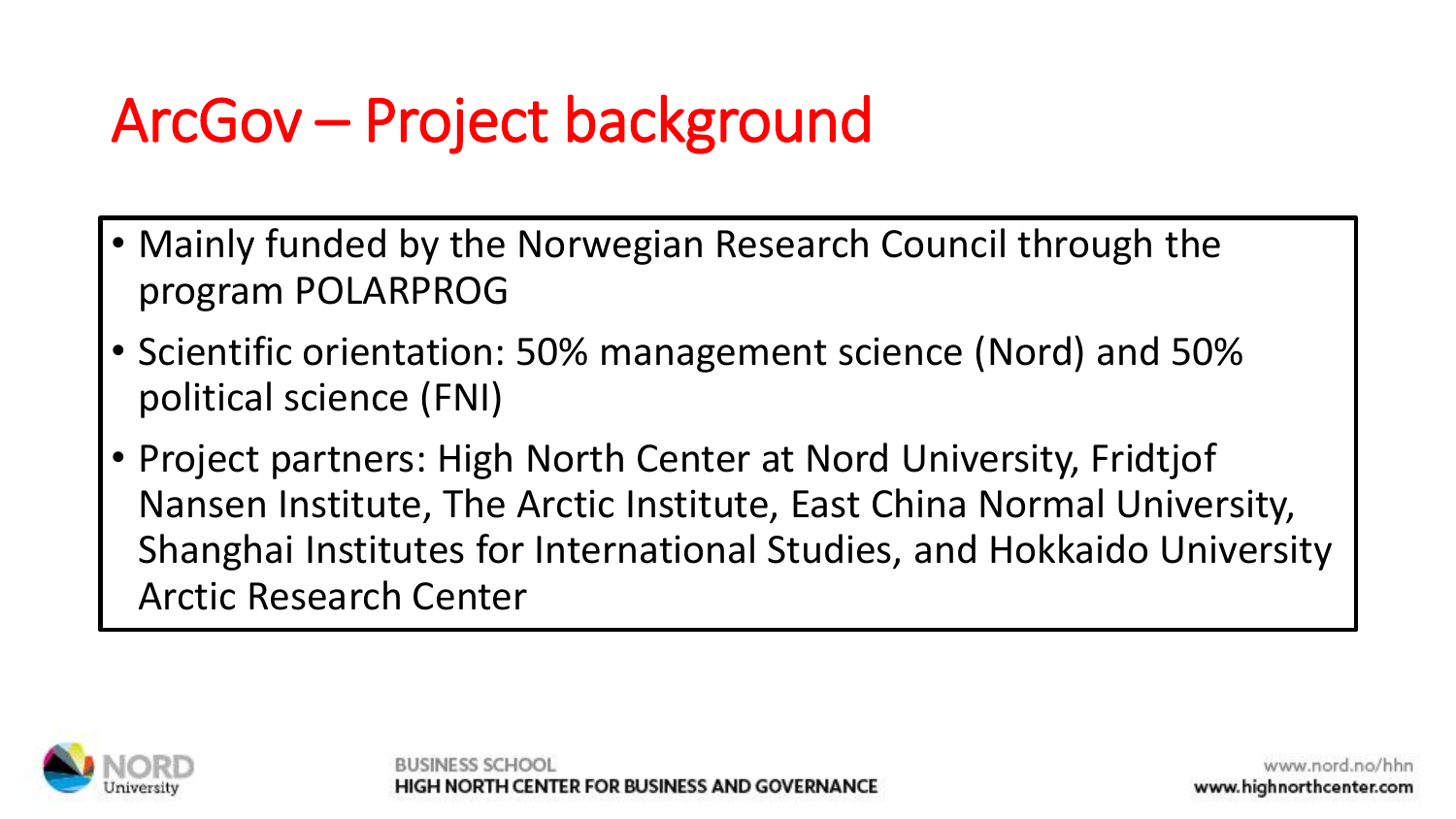### ArcGov: Climate Change, Arctic Governance, Countries outside Arctic

- The Arctic is warming three times as fast as the global average.
- The impacts of climate change in the Arctic include melting sea ice, coastal erosion, and changes in the social structures of Arctic communities
- Arctic Governance structures are maintained and developed to meet the regions needs
- Countries outside of the Arctic region are taking interest in Arctic governance, and this project will develop knowledge about Chinese influence and contributions to Arctic Governance Mechanisms

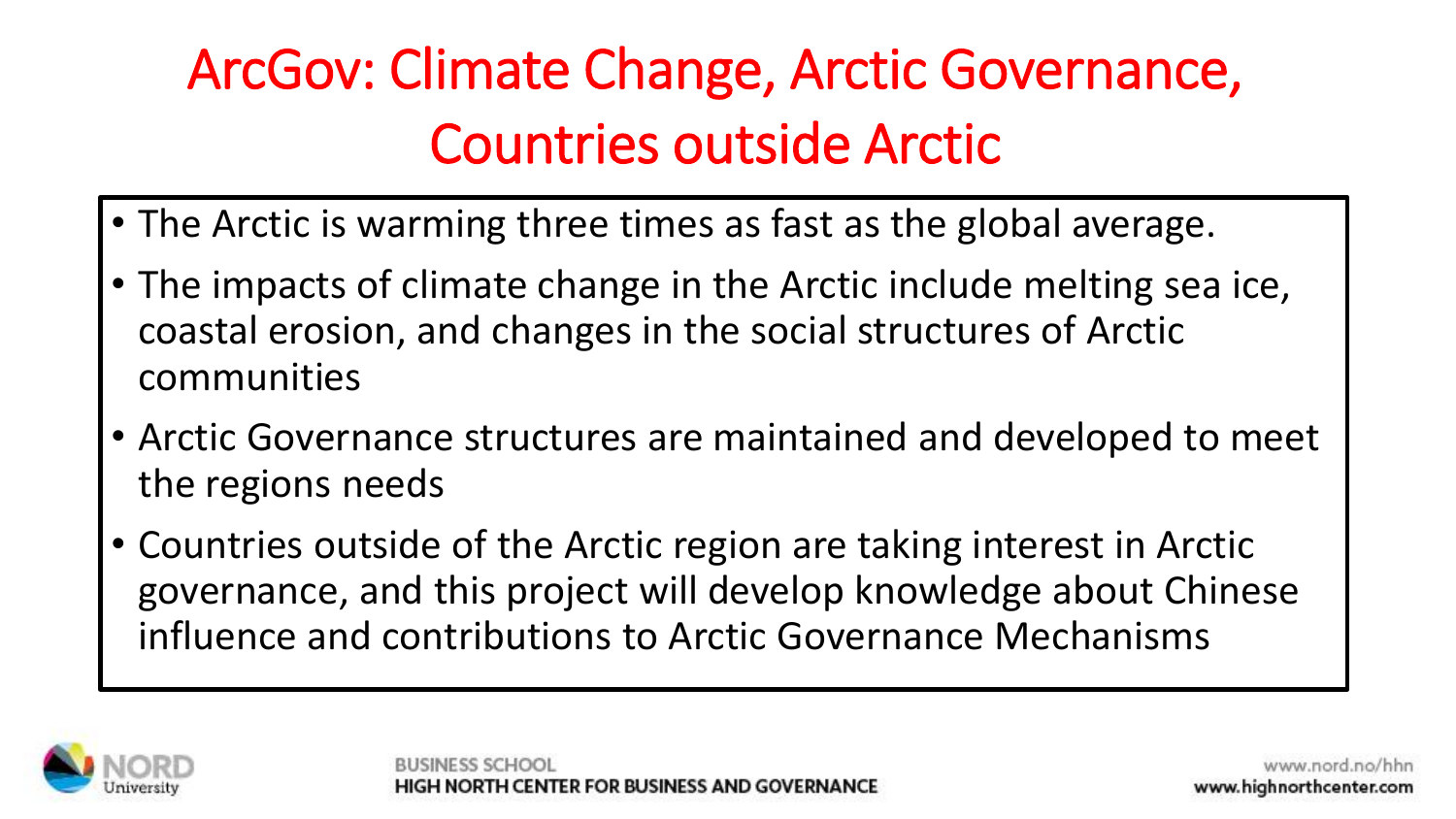# ArcGov – Research questions

- Does China influence on Arctic governance institutions, and eventually how?
- What are the effects of such influence on the same governance institutions?
- What impact does these findings have for Arctic governance more broadly



NTER FOR BUSINESS AND GOVERNA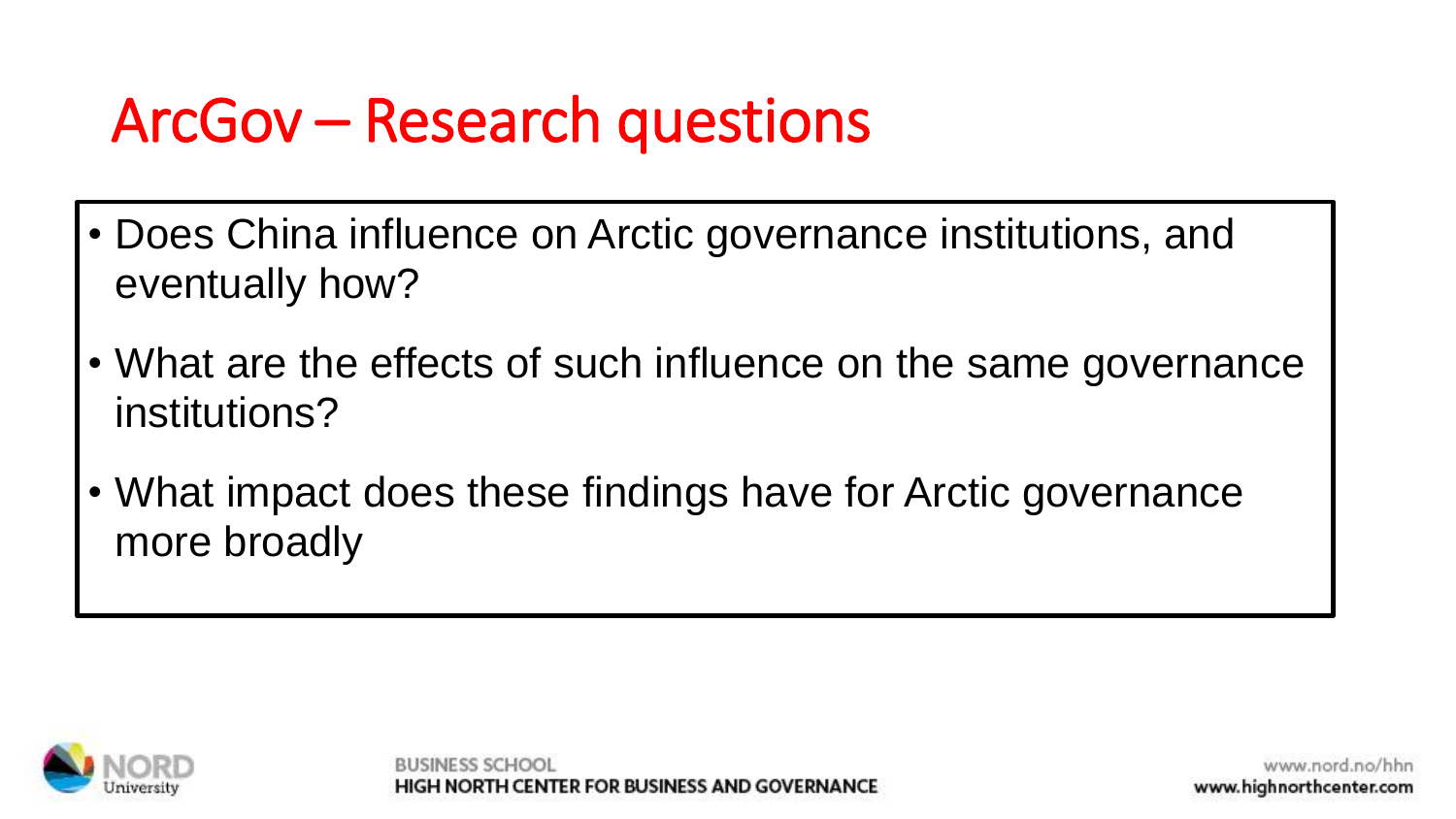#### ArcGov - Model of Influence



Figure I: The three parts of the project



**BUSINESS SCHOOL** HIGH NORTH CENTER FOR BUSINESS AND GOVERNANCE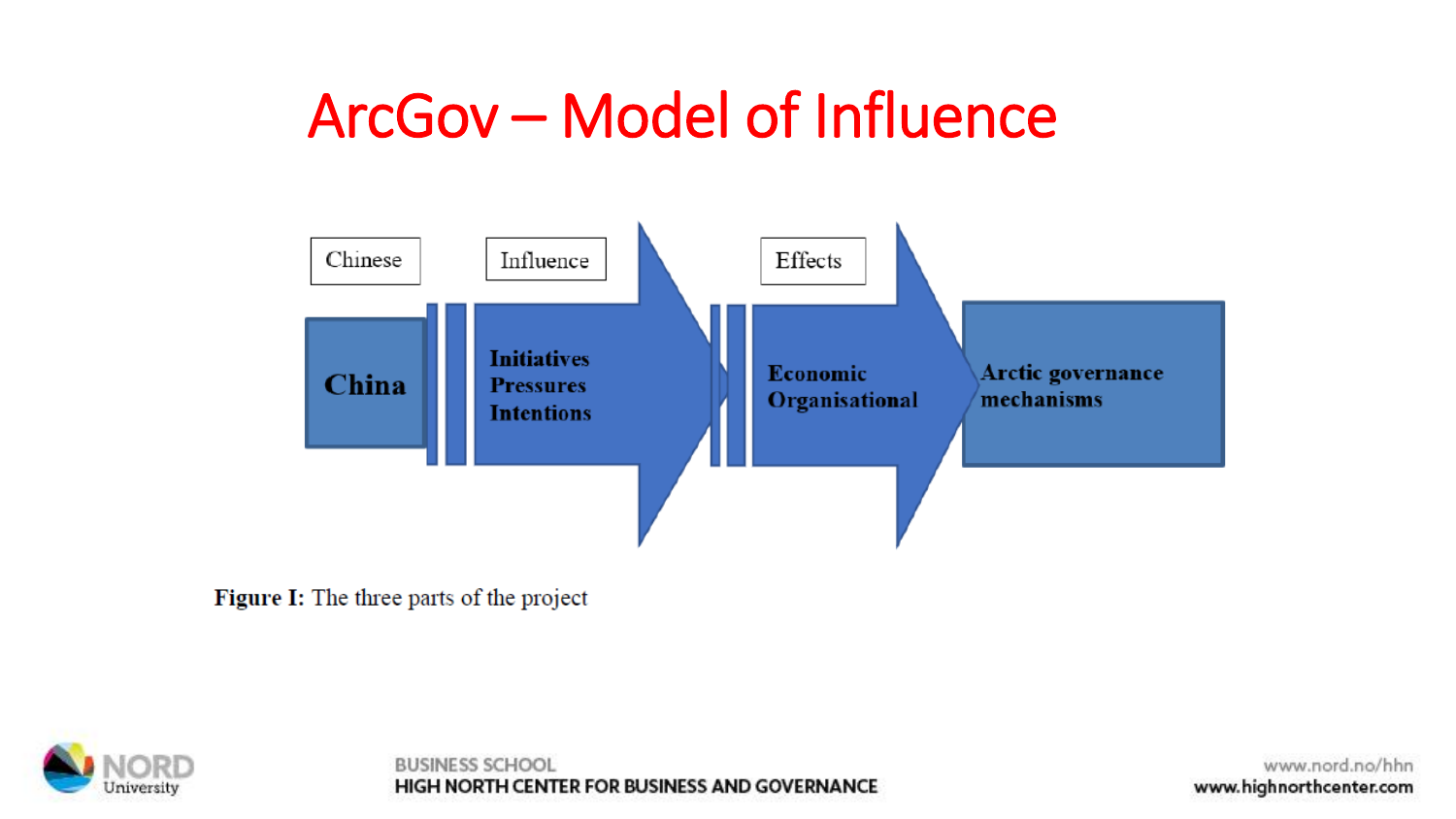# ArcGov overall project structure

Table II: Overview of project structure

| <b>Coordination / Communication / Outreach</b><br>Leader: Prof. Frode Mellemvik, High North Center for Business and Governance, Nord University, Bodø, Norway |                                                                                                                                                                            |                                                                                                                                                                                                           |
|---------------------------------------------------------------------------------------------------------------------------------------------------------------|----------------------------------------------------------------------------------------------------------------------------------------------------------------------------|-----------------------------------------------------------------------------------------------------------------------------------------------------------------------------------------------------------|
| WP I - International<br>- Law of the Sea and the Arctic                                                                                                       | Fridtjof Nansen Institute, Oslo, Norway<br>WP II - Regional<br>- Arctic Council                                                                                            | <b>WP III - National</b><br>-Norwegian Arctic Business Framework                                                                                                                                          |
| - International Maritime Organization                                                                                                                         | - High Arctic Fisheries Agreement                                                                                                                                          | - Norwegian Arctic Research<br>- Nordland County Cooperation                                                                                                                                              |
| <b>Leader:</b> Iselin Stensdal (FNI)<br>Dr Andreas Østhagen (FNI)<br>Dr Zhang Pei (SIIS)<br>Dr Fujio Onishi (ARC-HU)                                          | <b>Leader:</b> Dr Svein Rottem (FNI)<br>٠<br>Prof. Gørild Heggelund (FNI)<br>Dr Sanna Kopra (TAI)<br>Prof. Olav Schram Stokke (FNI/UiO)<br>٠<br>Prof. Frode Nilssen (Nord) | Leader: Prof. Frode Mellemvik (HNC)<br>۰<br>Dr Elena Dybtsyna (HNC)<br>۰<br>Anders Christoffer Edstrøm (HNC)<br>۰<br>Prof. Sun Suyuan (ECNU)<br>$\bullet$                                                 |
| Lillian Hussong (TAI))<br><b>Synthesis:</b>                                                                                                                   |                                                                                                                                                                            | Trym Eiterjord (TAI)<br>۰<br>Reference group for synthesis:                                                                                                                                               |
| High North Center, Nord University<br><b>Fridtjof Nansen Institute</b><br>PhD student (Nord University)                                                       |                                                                                                                                                                            | The Arctic Institute<br>Shanghai Institutes for International Studies<br>East China Normal University<br>Hokkaido University Arctic Research Center<br>Arctic Economic Council<br>Nordland County Council |



**BUSINESS SCHOOL** 

#### HIGH NORTH CENTER FOR BUSINESS AND GOVERNANCE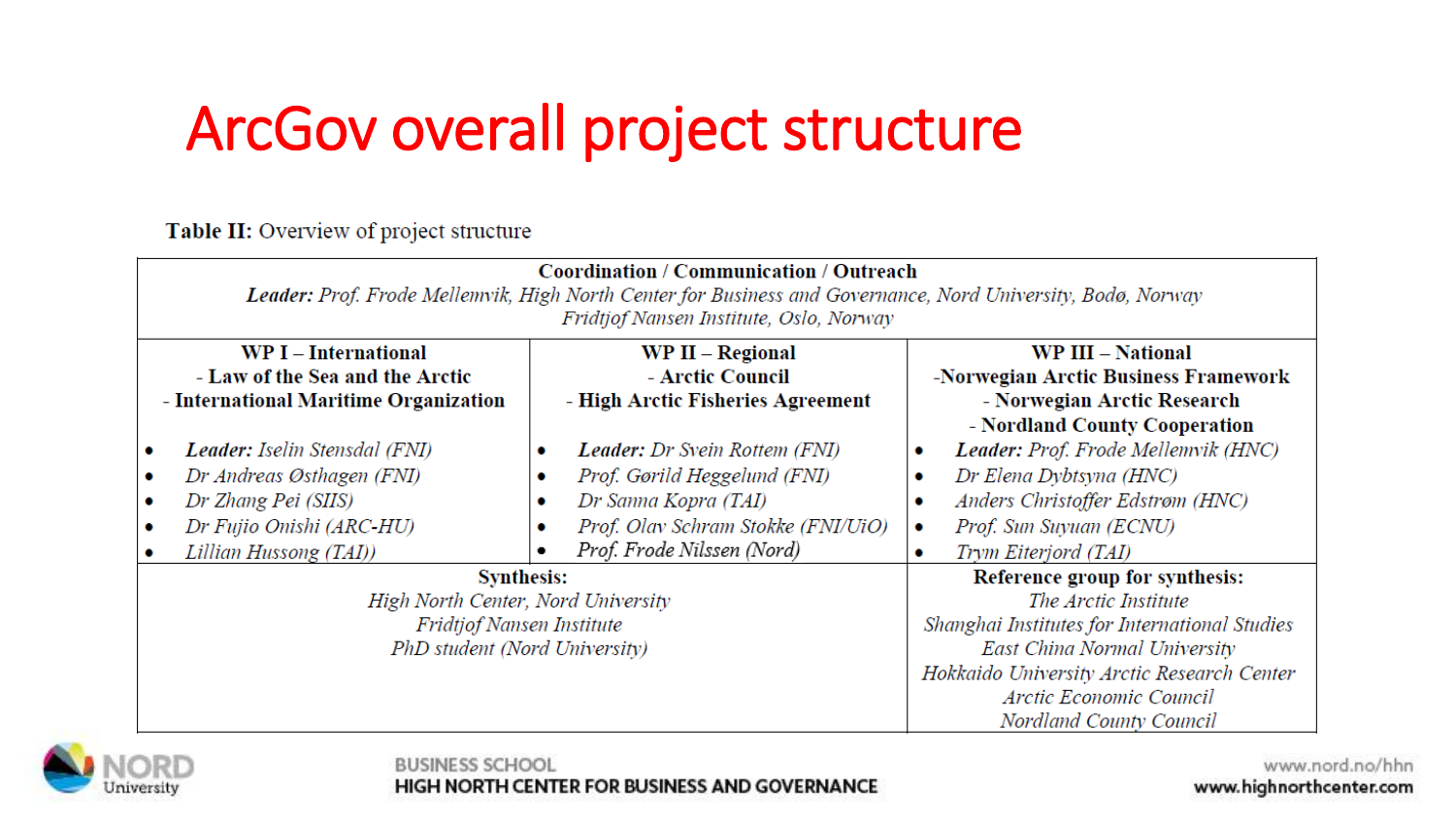

#### **ArcGov**

The project «China in the Arctic - External Influence on Regional Governance Mechanisms (ArcGov)» is coordinated by the High North Center for Business and Governance, Nord University Business School.



**BUSINESS SCHOOL HIGH NORTH CENTER FOR BUSINESS AND GOVERNANCE**